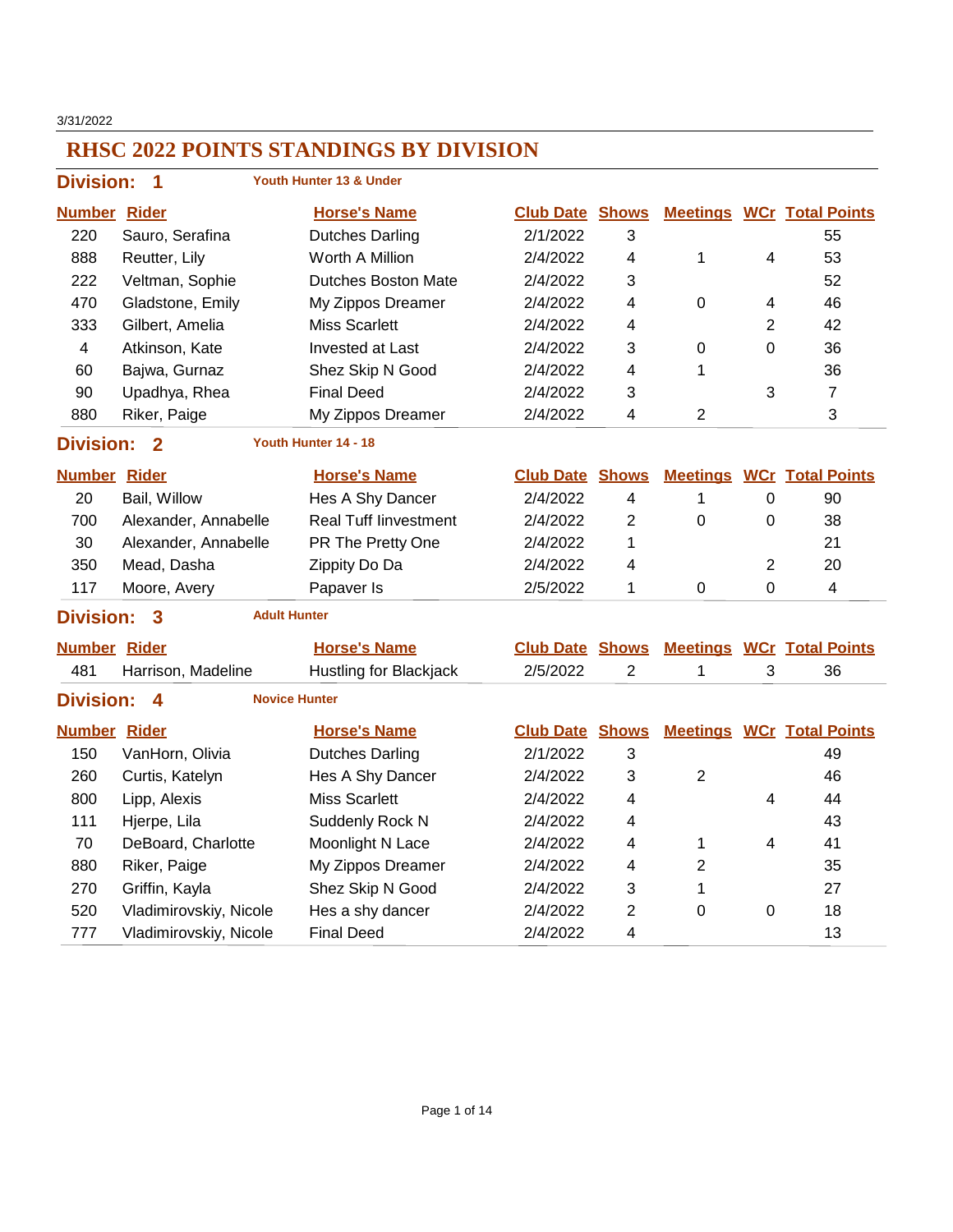|                     |                     | <b>RHSC 2022 POINTS STANDINGS BY DIVISION</b> |                        |                         |                 |                |                                  |
|---------------------|---------------------|-----------------------------------------------|------------------------|-------------------------|-----------------|----------------|----------------------------------|
| <b>Division:</b>    | 5                   | <b>Open Hunter</b>                            |                        |                         |                 |                |                                  |
| <b>Number Rider</b> |                     | <b>Horse's Name</b>                           | <b>Club Date Shows</b> |                         |                 |                | <b>Meetings WCr Total Points</b> |
| 100                 | Joninas, Ava        | Moonlight N Lace                              | 2/4/2022               | 4                       |                 |                | 93                               |
| 200                 | Ward, Amie          | Zippity Do Da                                 | 2/4/2022               | 4                       | 1               | 12             | 73                               |
| 909                 | Wisenbaker, Emma    | <b>Dutches Boston Mate</b>                    | 2/4/2022               | 3                       | $\overline{2}$  | $\overline{2}$ | 52                               |
| 4                   | Atkinson, Kate      | <b>Invested at Last</b>                       | 2/4/2022               | 3                       | 0               | 0              | 28                               |
| 250                 | Paige, Hailey       | <b>Final Deed</b>                             | 2/4/2022               | 4                       |                 | 6              | 9                                |
| 241                 | Boggs, Molly Joe    | Masquerade                                    | 2/4/2022               | 1                       | 1               | 0              | 6                                |
| 481                 | Harrison, Madeline  | Hustling for Blackjack                        | 2/5/2022               | $\overline{2}$          | 1               | 3              | 6                                |
| 490                 | Paige, Hailey       | <b>Real Tuff investment</b>                   | 2/4/2022               | $\overline{2}$          | 0               | 6              | $\overline{\mathbf{4}}$          |
| <b>Division:</b>    | 6                   | Youth 13 & Under Western                      |                        |                         |                 |                |                                  |
| <b>Number Rider</b> |                     | <b>Horse's Name</b>                           | <b>Club Date</b>       | <b>Shows</b>            | <b>Meetings</b> |                | <b>WCr Total Points</b>          |
| 120                 | Melo, Melina        | Shez Skip N Good                              | 2/4/2022               | 4                       | 0               | 4              | 105                              |
| 755                 | Appenfelder, Kayley | My Zippos Dreamer                             | 2/4/2022               | 4                       | 1               |                | 88                               |
| 480                 | Schweitzer, Braylin | Ms Scarletts Dutchman                         | 2/4/2022               | 4                       | 1               |                | 80                               |
| 10                  | Veltman, Sophie     | <b>Dutches Darling</b>                        | 2/4/2022               | 3                       | 0               | 4              | 50                               |
| 4                   | Atkinson, Kate      | <b>Invested at Last</b>                       | 2/4/2022               | 3                       | 0               | 0              | 47                               |
| 155                 | Laszlo, Timothy     | Zipp                                          | 2/4/2022               | 4                       | 1               | 0              | 24                               |
| <b>Division:</b>    | 7                   | Youth 14 - 18 Western                         |                        |                         |                 |                |                                  |
| <b>Number Rider</b> |                     | <b>Horse's Name</b>                           | <b>Club Date</b>       | <b>Shows</b>            | <b>Meetings</b> |                | <b>WCr</b> Total Points          |
| 955                 | Parsons, Caroline   | Suddenly Rock N                               | 2/4/2022               | 4                       | 1               | 3              | 112                              |
| 180                 | Davis, Ally         | <b>Dutches Boston Mate</b>                    | 2/1/2022               | 3                       | 1               |                | 68                               |
| 50                  | Kula, Jordan        | Zippity Do Da                                 | 2/1/2022               | 3                       | 1               | 8              | 66                               |
| 360                 | Bolt, Elizabeth     | Hes A Shy Dancer                              | 2/1/2022               | 1                       | 1               |                | 19                               |
| <b>Division:</b>    | 8                   | <b>Adult Western</b>                          |                        |                         |                 |                |                                  |
| <b>Number Rider</b> |                     | <b>Horse's Name</b>                           | <b>Club Date</b>       | <b>Shows</b>            | <b>Meetings</b> |                | <b>WCr</b> Total Points          |
| 481                 | Harrison, Madeline  | Hustling for Blackjack                        | 2/5/2022               | $\overline{2}$          | 1               | 3              | 43                               |
| 300                 | Houston, Hannah     | PR The Pretty One                             | 2/4/2022               | $\overline{\mathbf{c}}$ | 1               | $\mathbf{2}$   | 39                               |
| 545                 | Almond, Pamela      | KM Mr Smooth Bo                               | 2/4/2022               | 3                       | $\mathbf{2}$    | 0              | 23                               |
| <b>Division:</b>    | 9                   | <b>Novice Western</b>                         |                        |                         |                 |                |                                  |
| <b>Number Rider</b> |                     | <b>Horse's Name</b>                           | <b>Club Date Shows</b> |                         |                 |                | <b>Meetings WCr Total Points</b> |
| 133                 | O'Brien, AnnaCate   | No Lookin Back                                | 2/5/2022               | 1                       | 1               | 0              | 23                               |
| 445                 | Alls, Darlene       | A Good Pulse                                  | 1/23/2022              | 1                       | 0               | 0              | 21                               |
| 155                 | Laszlo, Timothy     | Zipp                                          | 2/4/2022               | 4                       | 1               | 0              | 8                                |
| 40                  | Holcombe, Hayden    | Worth A Million                               | 2/4/2022               | 4                       | 1               |                | 6                                |
| 156                 | Thomas, Dustin      | Jasmin                                        | 2/4/2022               | 4                       | 1               | $\pmb{0}$      | 4                                |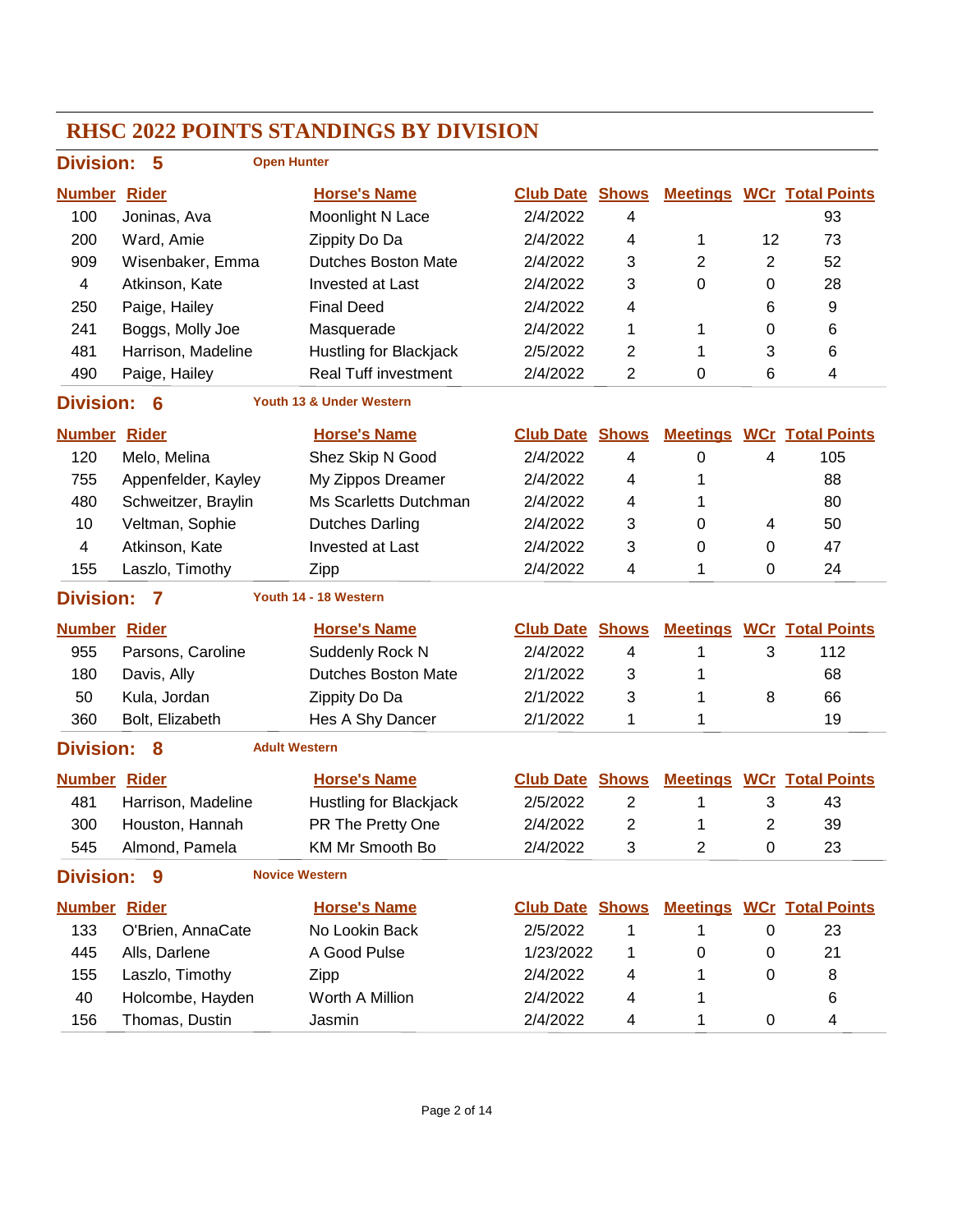|                     |                    | <b>RHSC 2022 POINTS STANDINGS BY DIVISION</b> |                  |                |                 |   |                                  |
|---------------------|--------------------|-----------------------------------------------|------------------|----------------|-----------------|---|----------------------------------|
| <b>Division:</b>    | 10                 | <b>Open Western</b>                           |                  |                |                 |   |                                  |
| <b>Number</b>       | <b>Rider</b>       | <b>Horse's Name</b>                           | <b>Club Date</b> | <b>Shows</b>   | <b>Meetings</b> |   | <b>WCr Total Points</b>          |
| 652                 | Brecht, Lynn       | Zipp                                          | 2/4/2022         | 4              | 1               | 0 | 84                               |
| 156                 | Thomas, Dustin     | Jasmin                                        | 2/4/2022         | 4              | 1               | 0 | 76                               |
| 4                   | Atkinson, Kate     | <b>Invested at Last</b>                       | 2/4/2022         | 3              | 0               | 0 | 60                               |
| 545                 | Almond, Pamela     | <b>KM Mr Smooth Bo</b>                        | 2/4/2022         | 3              | $\overline{2}$  | 0 | 22                               |
| <b>Division:</b>    | 11                 | <b>Beginner English</b>                       |                  |                |                 |   |                                  |
| <b>Number</b>       | <b>Rider</b>       | <b>Horse's Name</b>                           | <b>Club Date</b> | <b>Shows</b>   | <b>Meetings</b> |   | <b>WCr</b> Total Points          |
| 500                 | Roland, Brynn      | Suddenly Rock N                               | 2/4/2022         | 4              |                 | 4 | 87                               |
| 262                 | Bajwa, Sidak       | Ms Scarletts Dutchman                         | 2/4/2022         | 4              | 1               |   | 71                               |
| 40                  | Holcombe, Hayden   | Worth A Million                               | 2/4/2022         | 4              | 1               |   | 66                               |
| 913                 | Norris, Bailey     | <b>Scouting Talent</b>                        | 2/17/2022        | 3              | 0               | 0 | 23                               |
| <b>Division:</b>    | 12                 | <b>Beginner Western</b>                       |                  |                |                 |   |                                  |
| <b>Number Rider</b> |                    | <b>Horse's Name</b>                           | <b>Club Date</b> | <b>Shows</b>   |                 |   | <b>Meetings WCr Total Points</b> |
| 444                 | Kruger, Kaitlyn    | Hes A Shy Dancer                              | 2/4/2022         | 3              | 1               |   | 67                               |
| 80                  | Holland, Cora      | <b>Dutches Darling</b>                        | 2/4/2022         | 4              | 1               | 4 | 59                               |
| 155                 | Laszlo, Timothy    | Zipp                                          | 2/4/2022         | 4              | 1               | 0 | 38                               |
| <b>Division:</b>    | 13                 | <b>Ranch Horse</b>                            |                  |                |                 |   |                                  |
| <b>Number Rider</b> |                    | <b>Horse's Name</b>                           | <b>Club Date</b> | <b>Shows</b>   |                 |   | <b>Meetings WCr Total Points</b> |
| 651                 | Lightcap, Michelle | A Cash Vantage                                | 2/5/2022         | $\overline{2}$ | $\Omega$        | 2 | 41                               |
| 143                 | Duffy, Janet       | Maverick                                      | 2/4/2022         | 1              | 2               | 0 | 11                               |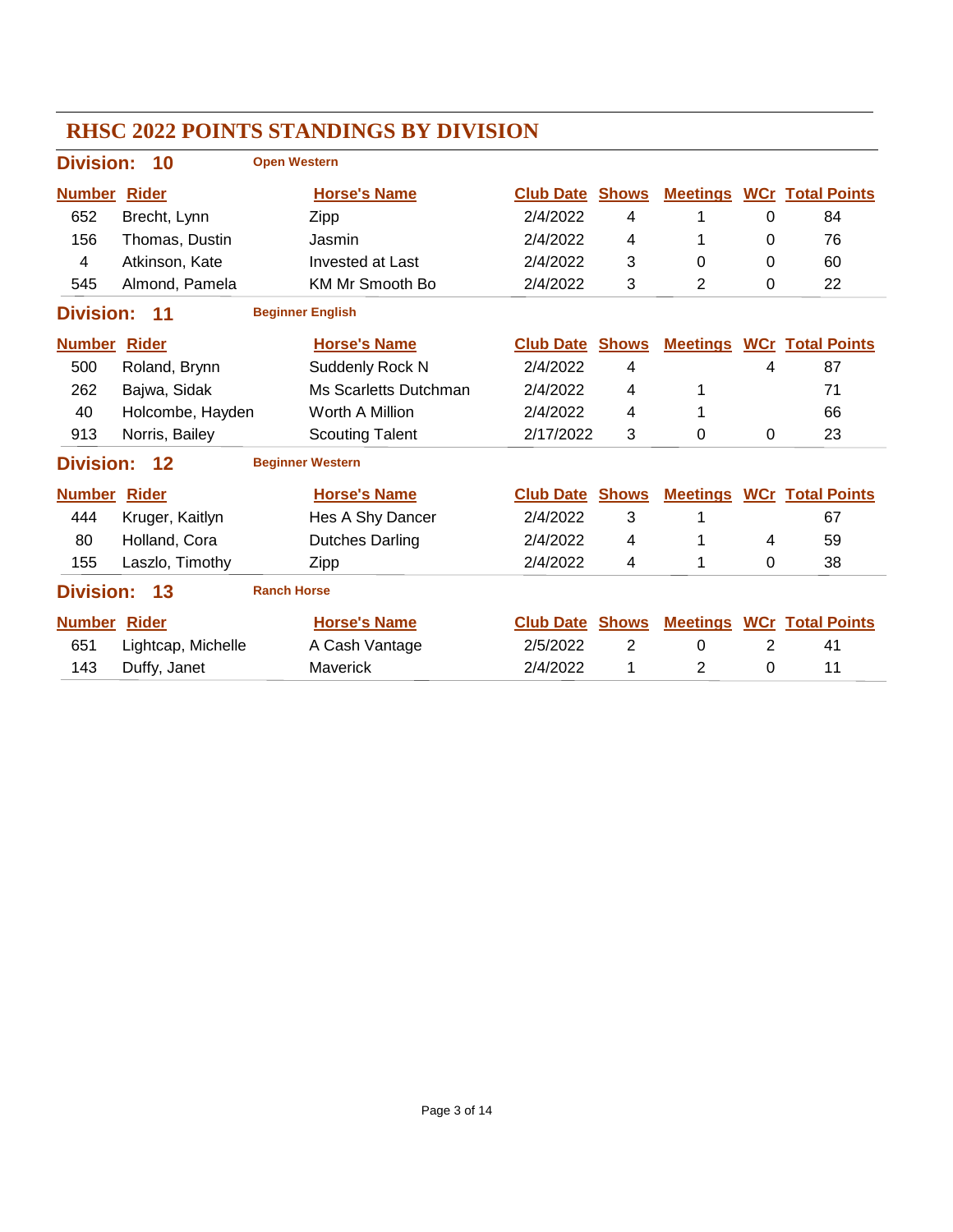| <b>Division:</b> | 20               | Beginner on the Flat, 11 & Under |                        |                |                 |                |                                  |
|------------------|------------------|----------------------------------|------------------------|----------------|-----------------|----------------|----------------------------------|
| <b>Number</b>    | <b>Rider</b>     | <b>Horse's Name</b>              | <b>Club Date Shows</b> |                |                 |                | <b>Meetings WCr Total Points</b> |
| 522              | Beasley, Anna    | Over the moon                    | 2/9/2022               | 3              | 0               | 0              | 39                               |
| 283              | Ritz, Renae      | Peanut Pony                      | 2/5/2022               | 4              | 0               | 2              | 38                               |
| 179              | Langa, Emma      | Lucy in the Sky                  | 1/29/2022              | 4              | $\Omega$        | 0              | 37                               |
| 312              | Sovie, Brooklyn  | Rocky Road                       | 2/5/2022               | 3              | 0               | 0              | 29                               |
| 313              | Kibler, Murphy   | Sterling                         | 2/5/2022               | 3              | 0               | 0              | 28                               |
| 171              | Bell, Sophie     | Zantastic                        | 2/1/2022               | 4              | 0               | 0              | 24                               |
| 204              | Doiron, Kaley    | Polly Pocket                     | 2/16/2022              | 4              | 0               | 0              | 20                               |
| 211              | Auensen, Avery   | Torah                            | 2/5/2022               | 4              | $\Omega$        | 0              | 19                               |
| 284              | Webb, Aubree     | Peanut Pony                      | 2/4/2022               | 4              | 0               | 0              | 19                               |
| 516              | Helland, Harper  | Dutchers Doc                     | 2/15/2022              | 3              | 0               | 0              | 15                               |
| 23               | Jarvis, Haley    | Catch me if U Can                | 2/19/2022              | 4              | 0               | 8              | 14                               |
| 479              | Baccala, Chloe   | <b>Scouting Talent</b>           | 3/19/2022              | $\overline{2}$ | 0               | 0              | 9                                |
| 207              | Colbaugh, Audrey | Gigi                             | 2/5/2022               | 3              | $\Omega$        | $\Omega$       | 8                                |
| 286              | McCormack, Nola  | <b>Sweet Disaster</b>            | 2/4/2022               | $\overline{2}$ | $\mathbf 0$     | $\mathbf 0$    | 8                                |
| 110              | White, Jessie    | There U Have it                  | 1/25/2022              | 4              | 0               | $\pmb{0}$      | 8                                |
| 287              | Adams, Sophie    | <b>Sweet Disaster</b>            | 2/4/2022               | 4              | 0               | 0              | 7                                |
| 16               | Johns, River     | <b>Tamis morning Grace</b>       | 1/7/2022               | 3              | 1               | 8              | 7                                |
| 65               | Ruehman, Caetyln | Sparkle and Shine                | 2/4/2022               | 4              | 1               | $\overline{2}$ | 6                                |
| 201              | Guidry, Juliet   | Taraka                           | 12/27/202              | 4              | $\Omega$        | 0              | 4                                |
| 172              | Obermeyer, Leah  | My true love                     | 2/5/2022               | 4              | 0               | $\pmb{0}$      | 3                                |
| 89               | Dubois, Raelyn   | <b>Catch and Release</b>         | 2/2/2022               | 3              | 0               | 2              | $\overline{2}$                   |
| <b>Division:</b> | 21               | <b>Walk / Trot Ground Poles:</b> |                        |                |                 |                |                                  |
| <b>Number</b>    | <b>Rider</b>     | <b>Horse's Name</b>              | <b>Club Date</b>       | <b>Shows</b>   | <b>Meetings</b> |                | <b>WCr Total Points</b>          |
| 313              | Kibler, Murphy   | Sterling                         | 2/5/2022               | 3              | 0               | 0              | 37                               |

| 313 | Kibler, Murphy     | Sterling               | 2/5/2022  | 3              | 0 | 0 | 37 |  |
|-----|--------------------|------------------------|-----------|----------------|---|---|----|--|
| 284 | Webb, Aubree       | Peanut Pony            | 2/4/2022  | 4              | 0 | 0 | 34 |  |
| 498 | West, Riley        | Hula Girl              | 3/19/2022 | 2              | 0 | 0 | 34 |  |
| 201 | Guidry, Juliet     | Taraka                 | 12/27/202 | 4              | 0 | 0 | 28 |  |
| 316 | Cleveland, caitlin | Southern sweetheart    | 2/5/2022  | 3              | 0 | 0 | 23 |  |
| 317 | Dawkins, Dianne    | Hula Girl              | 2/5/2022  |                | 0 | 0 | 14 |  |
| 207 | Colbaugh, Audrey   | Gigi                   | 2/5/2022  | 3              | 0 | 0 | 11 |  |
| 479 | Baccala, Chloe     | <b>Scouting Talent</b> | 3/19/2022 | $\overline{2}$ | 0 | 0 | 5  |  |
| 210 | Scanlan, Coraline  | <b>Buttercup</b>       | 1/3/2022  |                | 2 | 3 | 4  |  |
| 287 | Adams, Sophie      | <b>Sweet Disaster</b>  | 2/4/2022  | 4              | 0 | 0 | 3  |  |
| 110 | White, Jessie      | There U Have it        | 1/25/2022 | 4              | 0 | 0 | 3  |  |
| 136 | Davidson, Annalee  | for Pete's Sake        | 2/5/2022  |                | 0 | 0 |    |  |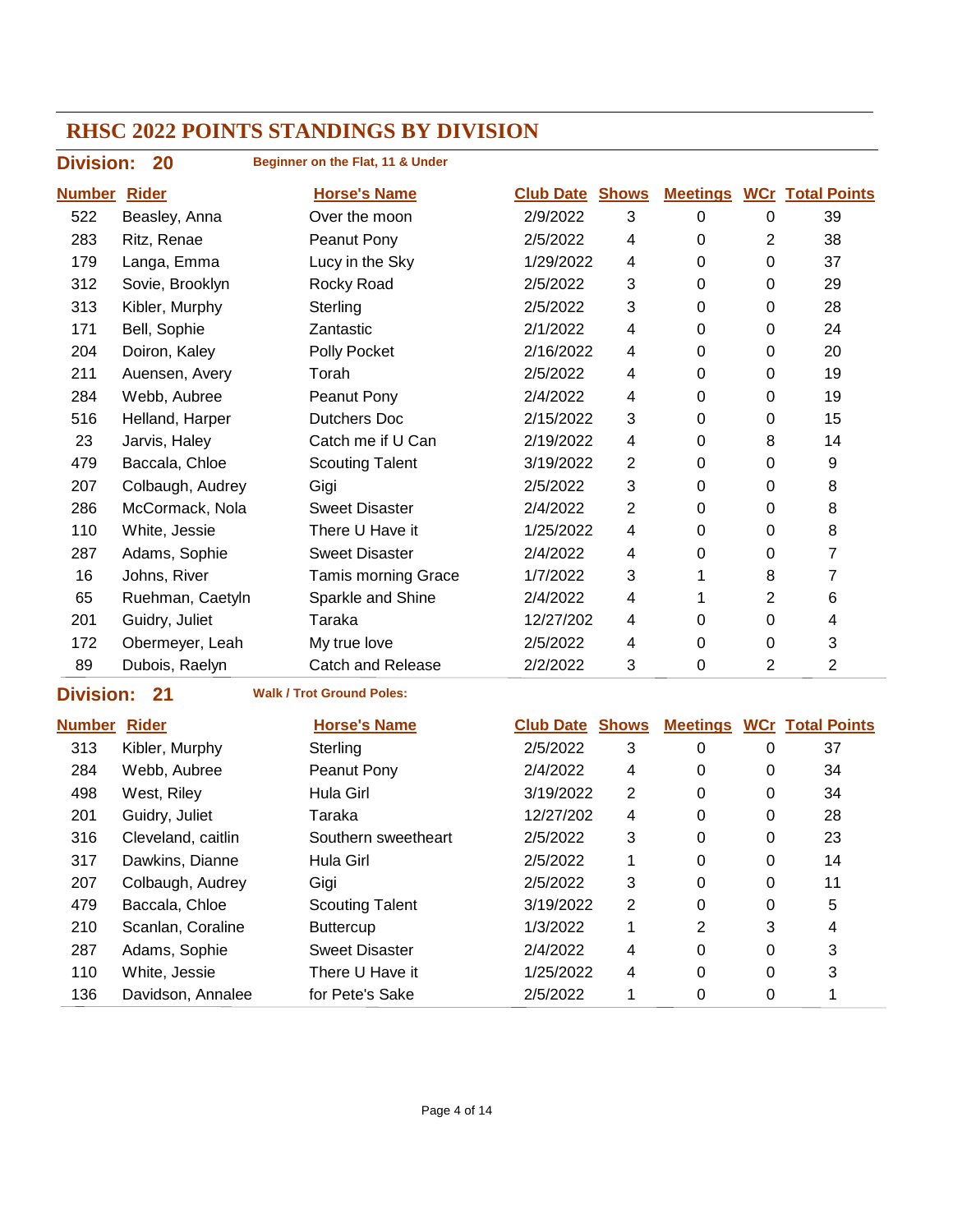| <b>Division:</b> | $22 \,$           | <b>Green Horse/Rider Walk/Trot Crossrails</b> |                  |              |                 |   |                         |
|------------------|-------------------|-----------------------------------------------|------------------|--------------|-----------------|---|-------------------------|
| <b>Number</b>    | <b>Rider</b>      | <b>Horse's Name</b>                           | <b>Club Date</b> | <b>Shows</b> | <b>Meetings</b> |   | <b>WCr</b> Total Points |
| 522              | Beasley, Anna     | Over the moon                                 | 2/9/2022         | 3            | 0               | 0 | 29                      |
| 312              | Sovie, Brooklyn   | Rocky Road                                    | 2/5/2022         | 3            | 0               | 0 | 27                      |
| 23               | Jarvis, Haley     | Catch me if U Can                             | 2/19/2022        | 4            | 0               | 8 | 22                      |
| 110              | White, Jessie     | There U Have it                               | 1/25/2022        | 4            | 0               | 0 | 16                      |
| 516              | Helland, Harper   | Dutchers Doc                                  | 2/15/2022        | 3            | 0               | 0 | 9                       |
| 519              | Helland, Ava      | Here comes trouble                            | 2/15/2022        | 3            | 0               | 0 | 5                       |
| 286              | McCormack, Nola   | <b>Sweet Disaster</b>                         | 2/4/2022         | 2            | 0               | 0 | 4                       |
| 210              | Scanlan, Coraline | <b>Buttercup</b>                              | 1/3/2022         | 1            | $\overline{2}$  | 3 | 4                       |
| 152              | Smith, Skylar     | Jeez Louise                                   | 2/4/2022         | 2            | 0               | 0 | 3                       |
| 89               | Dubois, Raelyn    | Catch and Release                             | 2/2/2022         | 3            | 0               | 2 | 2                       |
| 309              | Angel, Kansas     | 300030659-Night Mission                       | 2/19/2022        | 1            | 0               | 0 |                         |
| <b>Division:</b> | 23                | <b>Beginner Crossrails, 11 &amp; Under</b>    |                  |              |                 |   |                         |

| <b>Number</b> | Rider            | <b>Horse's Name</b>  | <b>Club Date Shows</b> |   | <b>Meetings</b> |   | <b>WCr</b> Total Points |
|---------------|------------------|----------------------|------------------------|---|-----------------|---|-------------------------|
| 179           | Langa, Emma      | Lucy in the Sky      | 1/29/2022              | 4 | 0               | 0 | 42                      |
| 204           | Doiron, Kaley    | Polly Pocket         | 2/16/2022              | 4 | 0               | 0 | 37                      |
| 68            | Smith, Evelyn    | Sunshine and Whiskey | 2/4/2022               | 4 | 2               | 3 | 30                      |
| 211           | Auensen, Avery   | Torah                | 2/5/2022               | 4 | 0               | 0 | 29                      |
| 172           | Obermeyer, Leah  | My true love         | 2/5/2022               | 4 | 0               | 0 | 21                      |
| 65            | Ruehman, Caetyln | Sparkle and Shine    | 2/4/2022               | 4 |                 | 2 | 21                      |
| 283           | Ritz, Renae      | Peanut Pony          | 2/5/2022               | 4 | 0               | 2 | 20                      |
| 171           | Bell, Sophie     | Zantastic            | 2/1/2022               | 4 | 0               | 0 | 9                       |

#### **Division: 24**

**Beginner on the Flat, 12 & Over**

| <b>Number</b> | <b>Rider</b>       | <b>Horse's Name</b>         | <b>Club Date</b> | Shows | <b>Meetings</b> |   | <b>WCr Total Points</b> |
|---------------|--------------------|-----------------------------|------------------|-------|-----------------|---|-------------------------|
| 103           | Johnson, Madison   | For Your Consideration      | 2/4/2022         | 4     | 2               | 2 | 43                      |
| 311           | Cassa, Clara       | Lemieux                     | 2/5/2022         | 3     | 0               | 0 | 32                      |
| 498           | West, Riley        | Hula Girl                   | 3/19/2022        | 2     | 0               | 0 | 31                      |
| 316           | Cleveland, caitlin | Southern sweetheart         | 2/5/2022         | 3     | 0               | 0 | 17                      |
| 177           | Caldwell, Bailey   | My true love                | 2/4/2022         | 4     | 0               | 0 | 15                      |
| 323           | Tortorice, Ella    | Good Fella                  | 2/19/2022        | 3     | 0               | 0 | 14                      |
| 317           | Dawkins, Dianne    | Hula Girl                   | 2/5/2022         | 1     | 0               | 0 | 12                      |
| 176           | Bell, Kinley       | Zantastic                   | 2/1/2022         | 4     | 0               | 0 | 8                       |
| 282           | Kolb, Sophia       | Peanut Pony                 | 2/4/2022         | 2     | 0               | 0 |                         |
| 610           | Hataway, Kaleigh   | <b>Unknown</b>              | 3/19/2022        | 3     | 0               | 0 | 5                       |
| 386           | Moore, Hayley      | <b>Tbar Superstar</b>       | 2/5/2022         | 3     | 0               | 0 | 2                       |
| 218           | Murphree, Alexa    | <b>Hesa Tuff Impression</b> | 2/1/2022         |       | 0               | 0 |                         |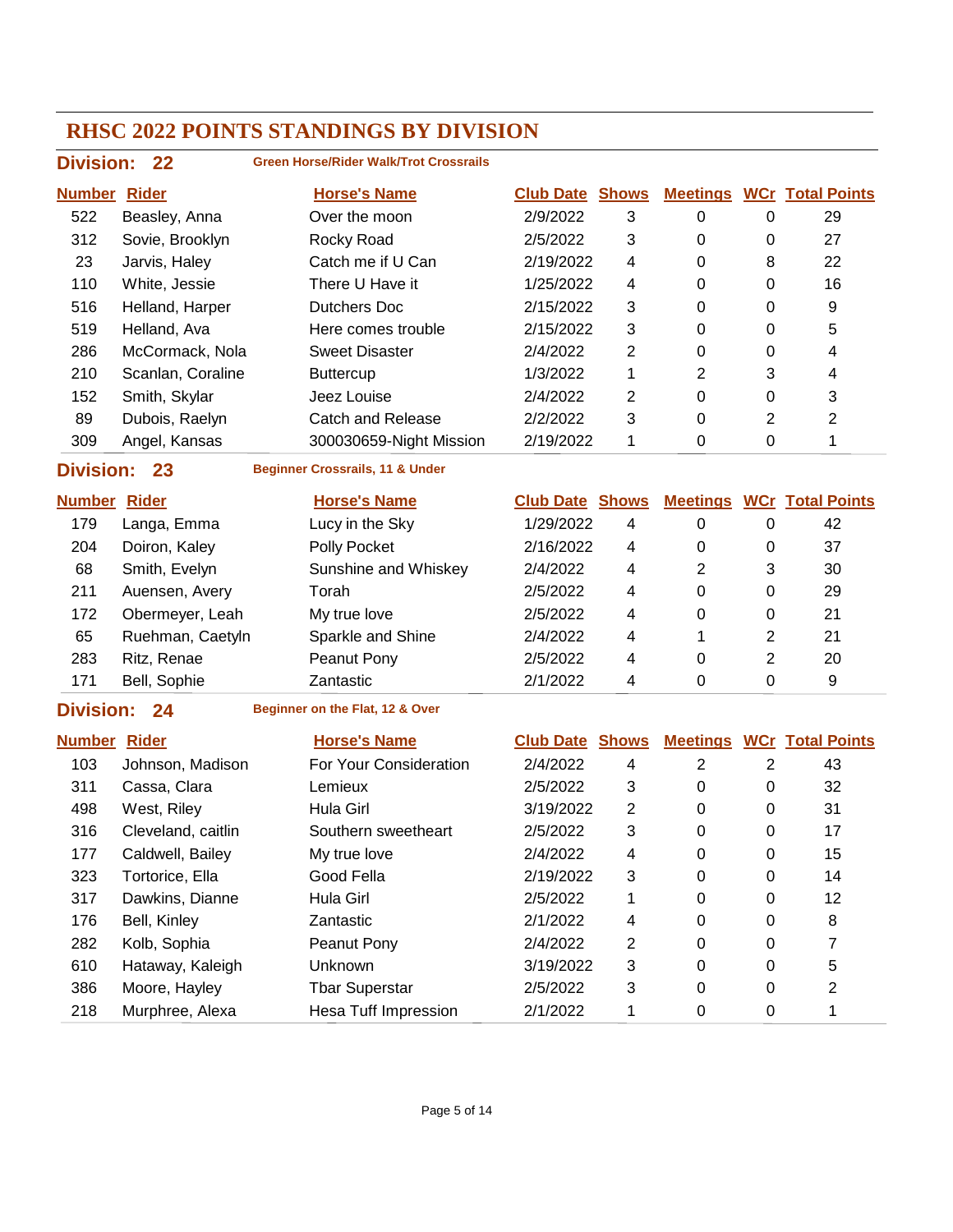| <b>Division:</b> | 25                | <b>Beginner Crossrails, 12-17</b> |                  |              |                 |          |                         |
|------------------|-------------------|-----------------------------------|------------------|--------------|-----------------|----------|-------------------------|
| <b>Number</b>    | <b>Rider</b>      | <b>Horse's Name</b>               | <b>Club Date</b> | <b>Shows</b> | <u>Meetings</u> |          | <b>WCr</b> Total Points |
| 177              | Caldwell, Bailey  | My true love                      | 2/4/2022         | 4            | 0               | 0        | 47                      |
| 386              | Moore, Hayley     | <b>Tbar Superstar</b>             | 2/5/2022         | 3            | 0               | 0        | 42                      |
| 323              | Tortorice. Ella   | Good Fella                        | 2/19/2022        | 3            | 0               | 0        | 37                      |
| 285              | Cotto, Carrianna  | <b>Sweet Disaster</b>             | 3/19/2022        | 4            | 0               | 0        | 14                      |
| 280              | Turner. Katherine | Learning to fly                   | 2/4/2022         | 2            | 0               | 0        | 14                      |
| 282              | Kolb, Sophia      | Peanut Pony                       | 2/4/2022         | 2            | 0               | $\Omega$ | 13                      |
| 218              | Murphree, Alexa   | <b>Hesa Tuff Impression</b>       | 2/1/2022         | 1            | 0               | 0        | 12                      |
| 176              | Bell, Kinley      | Zantastic                         | 2/1/2022         | 4            | 0               | 0        | 7                       |
| 286              | McCormack, Nola   | <b>Sweet Disaster</b>             | 2/4/2022         | 2            | 0               | 0        | 5                       |
|                  |                   |                                   |                  |              |                 |          |                         |

**Division: 26 Novice Hunter 18"**

| <b>Number</b> | <b>Rider</b>           | <b>Horse's Name</b>  | <b>Club Date Shows</b> |   | <b>Meetings</b> |   | <b>WCr Total Points</b> |
|---------------|------------------------|----------------------|------------------------|---|-----------------|---|-------------------------|
| 186           | Thompson, Maddie       | Superstar            | 2/3/2022               | 3 | 0               | 0 | 39                      |
| 315           | Robinson, Veronica     | Reynard              | 2/5/2022               | 3 | 0               | 0 | 36                      |
| 175           | Seputis, Lukne         | Lucy in the Sky      | 2/5/2022               | 2 | 2               | 0 | 31                      |
| 519           | Helland, Ava           | Here comes trouble   | 2/15/2022              | 3 | 0               | 0 | 27                      |
| 68            | Smith, Evelyn          | Sunshine and Whiskey | 2/4/2022               | 4 | 2               | 3 | 21                      |
| 173           | Smallwood, Mayella     | Guinness             | 2/19/2022              | 3 | 2               | 9 | 20                      |
| 311           | Cassa, Clara           | Lemieux              | 2/5/2022               | 3 | 0               | 0 | 18                      |
| 87            | Dorner, Sarah          | Big Ben              | 2/5/2022               |   | 0               |   | 12                      |
| 174           | Daniel, Mary Elizabeth | <b>UGA</b>           | 1/1/2022               | 3 |                 | 2 | 8                       |
| 503           | Dunlop, Lilah          | Steel Magnolia       | 3/19/2022              | 2 | 0               | 0 | 6                       |
| 182           | Frank, Emily           | Arkana Veorra        | 2/19/2022              | 1 | 0               | 0 | 5                       |
| 323           | Tortorice. Ella        | Good Fella           | 2/19/2022              | 3 | 0               | 0 | 4                       |

#### **Division: 27 Green Hunter 18"**

| <b>Number Rider</b> |                  | <b>Horse's Name</b>      | <b>Club Date Shows</b> |   |                |          | <b>Meetings WCr Total Points</b> |
|---------------------|------------------|--------------------------|------------------------|---|----------------|----------|----------------------------------|
| 519                 | Helland, Ava     | Here comes trouble       | 2/15/2022              | 3 | 0              | $\Omega$ | 30                               |
| 324                 | Doiron, Sadie    | Lettuce Ketchup          | 2/16/2022              | 3 | 0              | 0        | 26                               |
| 502                 | Holloway, Dakota | Hanging' With Mr. Cooper | 3/19/2022              | 2 | 0              | 0        | 26                               |
| 35                  | Jacobs, Anja     | La Zaina                 | 1/5/2022               | 3 | $\overline{2}$ | 8        | 20                               |
| 951                 | Scalley, Shannon | Cinco                    | 2/20/2022              | 3 | 0              | 0        | 20                               |
| 386                 | Moore, Hayley    | <b>Tbar Superstar</b>    | 2/5/2022               | 3 | 0              | 0        | 19                               |
| 503                 | Dunlop, Lilah    | Steel Magnolia           | 3/19/2022              | 2 | 0              | 0        | 11                               |
| 289                 | Ackles, Kaylan   | 300034557-Arsiero        | 2/19/2022              | 2 | $\mathbf{0}$   | 0        | 10                               |
| 44                  | Gahl, Elise      | Gussied Up               | 2/19/2022              | 1 | 0              | 0        | 5                                |
| 323                 | Tortorice, Ella  | Good Fella               | 2/19/2022              | 3 | 0              | 0        | 4                                |
| 65                  | Ruehman, Caetyln | Sparkle and Shine        | 2/4/2022               | 4 |                | 2        | 3                                |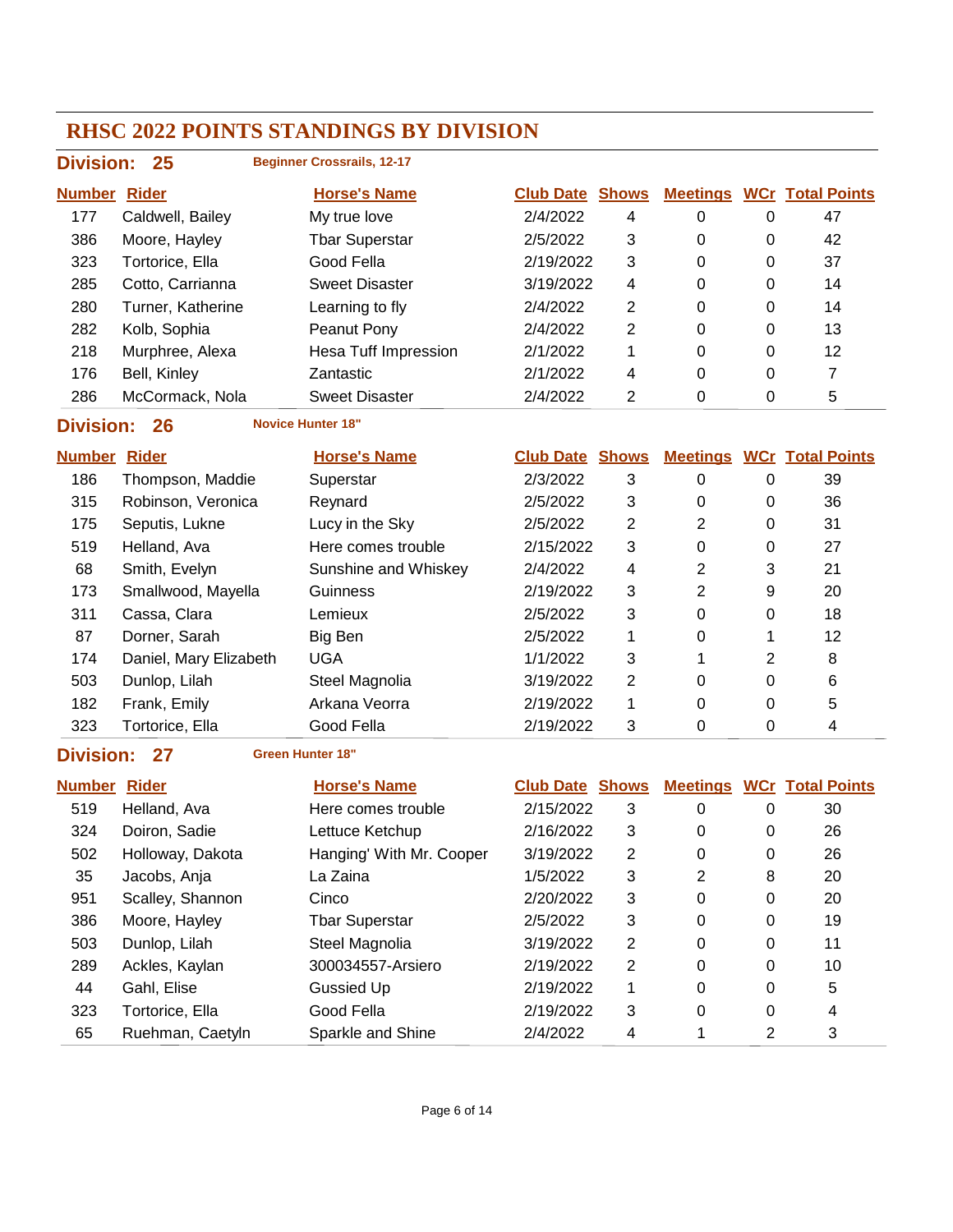| <b>Division:</b>    | <b>Mini Hunter 18"</b><br>28 |                          |                        |                |                 |                  |                                  |
|---------------------|------------------------------|--------------------------|------------------------|----------------|-----------------|------------------|----------------------------------|
| <b>Number Rider</b> |                              | <b>Horse's Name</b>      | <b>Club Date Shows</b> |                |                 |                  | <b>Meetings WCr Total Points</b> |
| 186                 | Thompson, Maddie             | Superstar                | 2/3/2022               | 3              | 0               | $\mathbf 0$      | 36                               |
| 175                 | Seputis, Lukne               | Lucy in the Sky          | 2/5/2022               | $\overline{2}$ | $\overline{2}$  | $\pmb{0}$        | 23                               |
| 324                 | Doiron, Sadie                | Lettuce Ketchup          | 2/16/2022              | 3              | 0               | 0                | 22                               |
| 314                 | Kallam, Kaylee               | Hula Girl                | 2/5/2022               | 2              | 0               | 0                | 17                               |
| 103                 | Johnson, Madison             | For Your Consideration   | 2/4/2022               | 4              | 2               | $\overline{2}$   | 14                               |
| 478                 | Sherman, SiyKiyahah          | Allie                    | 2/12/2022              | 2              | $\mathbf 0$     | $\mathbf 0$      | 14                               |
| 502                 | Holloway, Dakota             | Hanging' With Mr. Cooper | 3/19/2022              | $\overline{2}$ | 0               | $\mathbf 0$      | 13                               |
| 246                 | Romero, Randal               | Leaning to fly           | 2/19/2022              | 3              | $\overline{0}$  | $\boldsymbol{0}$ | 13                               |
| 87                  | Dorner, Sarah                | <b>Big Ben</b>           | 2/5/2022               | 1              | 0               | $\mathbf{1}$     | 11                               |
| 227                 | Helland, Alla                | <b>Blues Clues</b>       | 2/15/2022              | 2              | 0               | 0                | 9                                |
| 495                 | Barnum, Jaclyn               | <b>Hollywood Diamond</b> | 2/4/2022               | $\overline{2}$ | 0               | $\mathbf 0$      | $\overline{7}$                   |
| 174                 | Daniel, Mary Elizabeth       | <b>UGA</b>               | 1/1/2022               | 3              | 1               | $\overline{2}$   | $\overline{\mathbf{4}}$          |
| 173                 | Smallwood, Mayella           | Guinness                 | 2/19/2022              | 3              | $\overline{2}$  | 9                | 3                                |
| 472                 | Reeves, Hadley               | <b>Mozel Tov</b>         | 3/19/2022              | $\overline{2}$ | $\mathbf 0$     | $\mathbf 0$      | $\overline{2}$                   |
|                     |                              |                          |                        |                |                 |                  |                                  |
| <b>Division:</b>    | 31<br><b>Green Horse</b>     |                          |                        |                |                 |                  |                                  |
| <b>Number Rider</b> |                              | <b>Horse's Name</b>      | <b>Club Date Shows</b> |                | <b>Meetings</b> |                  | <b>WCr</b> Total Points          |
| 68                  | Smith, Evelyn                | Sunshine and Whiskey     | 2/4/2022               | 4              | $\overline{2}$  | 3                | 38                               |
| 35                  | Jacobs, Anja                 | La Zaina                 | 1/5/2022               | 3              | $\overline{2}$  | 8                | 25                               |
| 65                  | Ruehman, Caetyln             | Sparkle and Shine        | 2/4/2022               | 4              | 1               | $\overline{2}$   | 25                               |
| 152                 | Smith, Skylar                | Jeez Louise              | 2/4/2022               | 2              | 0               | $\mathbf 0$      | 23                               |
| 206                 | Dilda, Carly                 | 300034647-Sing for Me    | 2/2/2022               | 4              | $\overline{2}$  | 1                | 22                               |
| 234                 | Moler, Ariel                 | 300035104-Brego          | 3/19/2022              | 3              | 0               | $\pmb{0}$        | 15                               |
| 290                 | Donnelly, Bailey             | 300034548-Pudgette       | 2/4/2022               | 2              | 0               | $\mathbf 0$      | 12                               |
| 289                 | Ackles, Kaylan               | 300034557-Arsiero        | 2/19/2022              | $\overline{2}$ | 0               | $\mathbf 0$      | 11                               |
| 213                 | Kraski, Camryn               | Danielle's a Zorro       | 2/4/2022               | 1              | 1               | $\mathbf 0$      | 9                                |
| 309                 | Angel, Kansas                | 300030659-Night Mission  | 2/19/2022              | 1              | 0               | 0                | $\overline{7}$                   |
| 516                 | Helland, Harper              | <b>Dutchers Doc</b>      | 2/15/2022              | 3              | 0               | 0                | 6                                |
| 515                 | Sherman, Ella                | Sriracha                 | 2/12/2022              | 2              | 0               | 0                | 6                                |
| 21                  | Lewis, Hope                  | <b>Forrest Gump</b>      | 10/25/202              | $\mathbf 0$    | $\overline{2}$  | 0                | 3                                |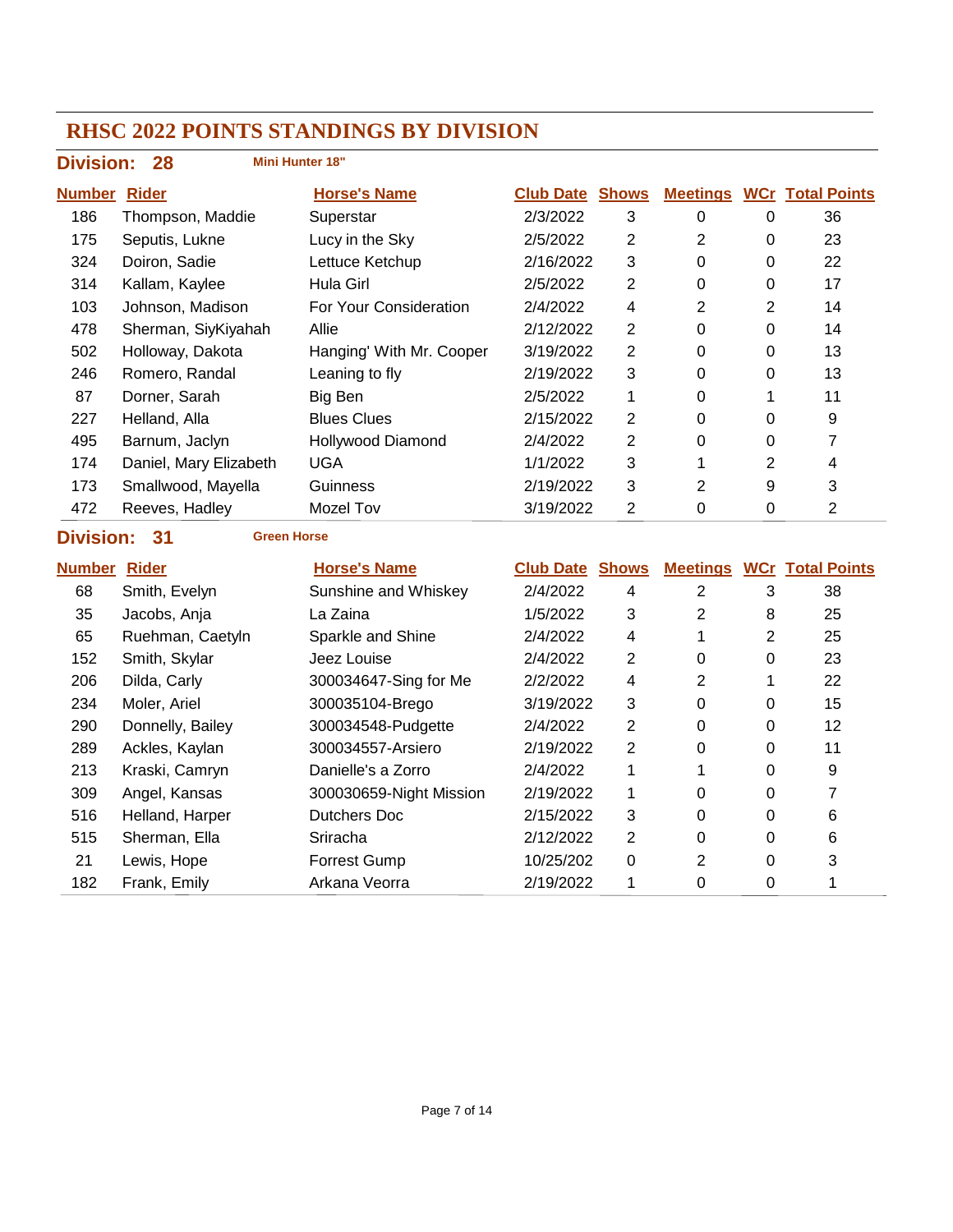#### **RHSC 2022 POINTS STANDINGS BY DIVISION Division: 32 Number Rider Horse's Name Club Date Total Points Shows Meetings WCr Schooling Hunter** 105 Yates, Elizabeth Otta Be Famous 2/5/2022 4 0 0 60 86 Dilts, Lydia 300026690-Fine By Me 2/5/2022 3 0 1 34 162 Lawrence, Taylor High Life 2/5/2022 4 0 0 24 91 Frazer, Ansley Glass Slipper 2/5/2022 3 0 0 23 206 Dilda, Carly 300034647-Sing for Me 2/2/2022 4 2 1 13 209 Scanlan, Coraline Risky Business 1/3/2022 4 2 3 12 468 Lawrence, Taylor L"Pirough 2/5/2022 2 0 0 11 943 Sherman, Ella Blues Clues 2/12/2022 3 0 0 9 95 Smith, Laura 300032960-Bella Notte 2/4/2022 3 2 0 9 51 Lewis, Hope Sundae Best 10/25/202 1 0 0 4 **Division: 33 Number Rider Horse's Name Club Date Total Points Shows Meetings WCr Short Stirrup** 215 Day, Teagan Avallaches Irish Alex 2/5/2022 4 0 2 57 202 Stambolsky, Sophia Teddy Bear 2/4/2022 4 0 0 52 41 Gahl, Elise Hat Trick 2/19/2022 4 0 0 42 **Division: 34 Number Rider Horse's Name Club Date Total Points Shows Meetings WCr Intermediate Hunter** 206 Dilda, Carly 300034647-Sing for Me 2/2/2022 4 2 1 56 371 Gentile, Jackie Teddy 2/18/2022 3 0 0 40 86 Dilts, Lydia 300026690-Fine By Me 2/5/2022 3 0 1 39 85 Riley, Lillian 300034602-River of Magic 2/5/2022 3 0 0 30 209 Scanlan, Coraline Risky Business 1/3/2022 4 2 3 22 943 Sherman, Ella Blues Clues 2/12/2022 3 0 0 18 310 Lewis, Addison Quintenders Dream 10/25/202 1 2 0 14 225 Allen, Lexie **Sunshine and Whiskey 2/4/2022** 2 0 0 11 **Division: 35 Number Rider Horse's Name Club Date Total Points Shows Meetings WCr Long Stirrup** 85 Riley, Lillian 300034602-River of Magic  $2/5/2022$  3 0 0 18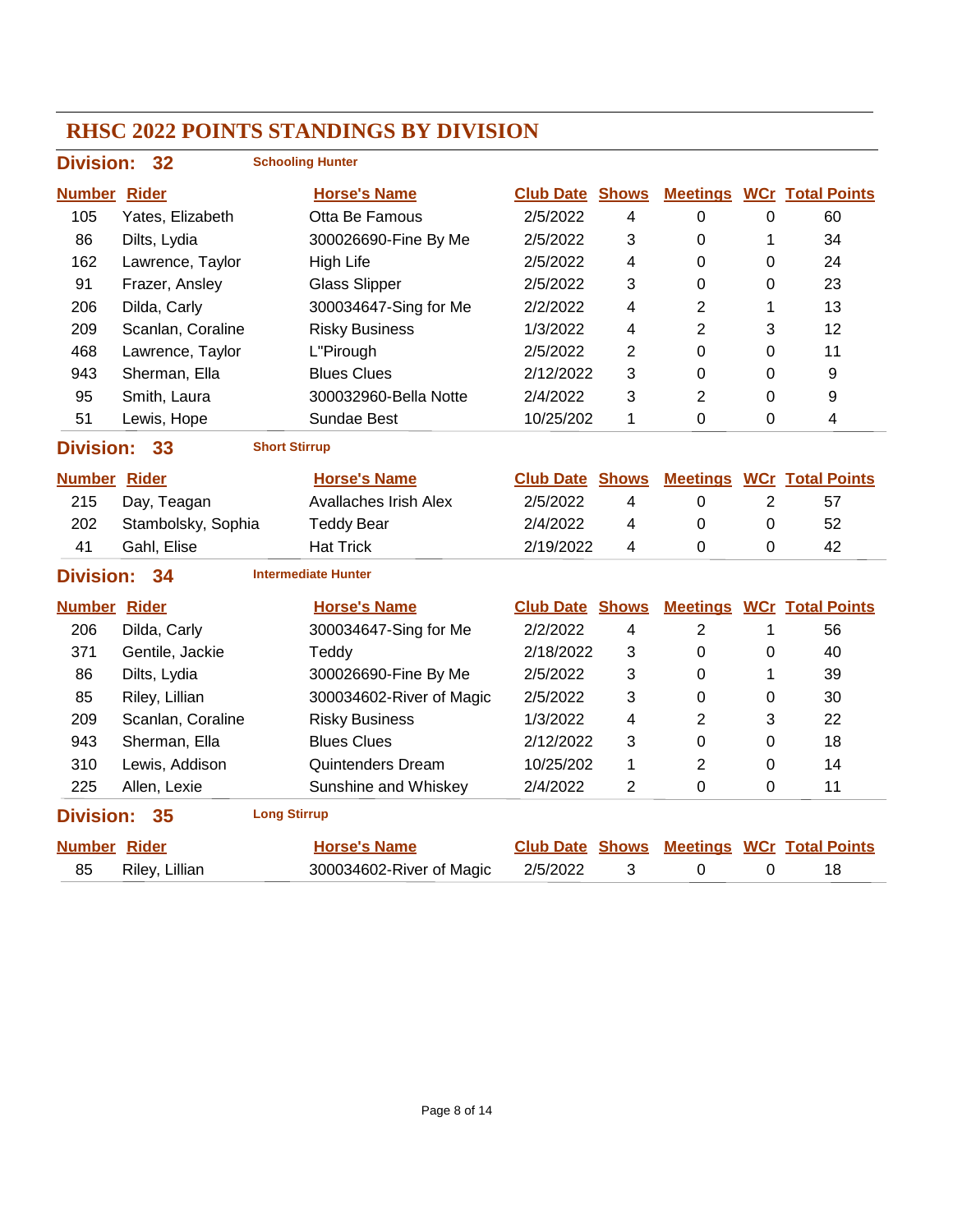| <b>Division:</b>    | 36                 |             | <b>Open Hunter Flat</b>    |                        |                |                  |                |                                  |
|---------------------|--------------------|-------------|----------------------------|------------------------|----------------|------------------|----------------|----------------------------------|
| <b>Number</b>       | <b>Rider</b>       |             | <b>Horse's Name</b>        | <b>Club Date Shows</b> |                |                  |                | <b>Meetings WCr Total Points</b> |
| 105                 | Yates, Elizabeth   |             | Otta Be Famous             | 2/5/2022               | 4              | $\boldsymbol{0}$ | 0              | 35                               |
| 315                 | Robinson, Veronica |             | Reynard                    | 2/5/2022               | 3              | 0                | 0              | 34                               |
| 162                 | Lawrence, Taylor   |             | <b>High Life</b>           | 2/5/2022               | 4              | 0                | 0              | 33                               |
| 314                 | Kallam, Kaylee     |             | Hula Girl                  | 2/5/2022               | $\overline{2}$ | 0                | 0              | 29                               |
| 91                  | Frazer, Ansley     |             | <b>Glass Slipper</b>       | 2/5/2022               | 3              | 0                | 0              | 28                               |
| 468                 | Lawrence, Taylor   |             | L"Pirough                  | 2/5/2022               | 2              | 0                | 0              | 21                               |
| 85                  | Riley, Lillian     |             | 300034602-River of Magic   | 2/5/2022               | 3              | 0                | 0              | 21                               |
| 310                 | Lewis, Addison     |             | <b>Quintenders Dream</b>   | 10/25/202              | 1              | $\overline{2}$   | 0              | 8                                |
| 87                  | Dorner, Sarah      |             | Big Ben                    | 2/5/2022               | 1              | 0                | 1              | 4                                |
| 89                  | Dubois, Raelyn     |             | <b>Catch and Release</b>   | 2/2/2022               | 3              | 0                | $\overline{2}$ | $\overline{2}$                   |
| <b>Division:</b>    | 37                 | 2' Jumper   |                            |                        |                |                  |                |                                  |
| <b>Number</b>       | <b>Rider</b>       |             | <b>Horse's Name</b>        | <b>Club Date Shows</b> |                |                  |                | <b>Meetings WCr Total Points</b> |
| 178                 | Daniel, McKinley   |             | Thinking im hot            | 1/1/2022               | $\overline{2}$ | 1                | 0              | 20                               |
| 17                  | Jacobs, Anja       |             | 300019803-Talking Tuesday  | 1/5/2022               | 3              | 2                | 8              | 18                               |
| 473                 | Weaver, Zoe        |             | Mr Pickles                 | 3/18/2022              | 1              | 0                | 0              | 12                               |
| 182                 | Frank, Emily       |             | Arkana Veorra              | 2/19/2022              | 1              | 0                | 0              | 6                                |
| 391                 | Whaley, Hannah     |             | <b>Blaze</b>               | 2/17/2022              | 1              | 0                | 0              | 6                                |
| <b>Division:</b>    | 38                 | 2'3" Jumper |                            |                        |                |                  |                |                                  |
| <b>Number</b>       | <b>Rider</b>       |             | <b>Horse's Name</b>        | <b>Club Date Shows</b> |                |                  |                | <b>Meetings WCr Total Points</b> |
| 205                 | Dilda, Carly       |             | Chica                      | 2/2/2022               | 3              | $\overline{2}$   | 1              | 43                               |
| 508                 | Parker, Thomas     |             | Chippewa Gold              | 2/4/2022               | $\overline{2}$ | 1                | 0              | 27                               |
| 45                  | Carter-Schatz, Noa |             | Power Ranger Red           | 3/19/2022              | 0              | 0                | 0              | 16                               |
| 391                 | Whaley, Hannah     |             | <b>Blaze</b>               | 2/17/2022              | 1              | 0                | 0              | 15                               |
| 515                 | Sherman, Ella      |             | Sriracha                   | 2/12/2022              | 2              | 0                | 0              | 12                               |
| 473                 | Weaver, Zoe        |             | Mr Pickles                 | 3/18/2022              | 1              | 0                | 0              | 8                                |
| 170                 | Fischer, Kennedy   |             | Baymax                     | 3/16/2022              | 3              | 0                | 0              | 7                                |
| 178                 | Daniel, McKinley   |             | Thinking im hot            | 1/1/2022               | 2              | 1                | 0              | 5                                |
| <b>Division:</b>    | 39                 | 2'6" Jumper |                            |                        |                |                  |                |                                  |
| <b>Number Rider</b> |                    |             | <b>Horse's Name</b>        | <b>Club Date Shows</b> |                |                  |                | <b>Meetings WCr Total Points</b> |
| 603                 | Cloud, Ansley      |             | <b>Strawberry Smoothie</b> | 2/5/2022               | 3              | $\pmb{0}$        | 0              | 49                               |
| 205                 | Dilda, Carly       |             | Chica                      | 2/2/2022               | 3              | $\overline{2}$   | 1              | 40                               |
| 508                 | Parker, Thomas     |             | Chippewa Gold              | 2/4/2022               | $\overline{c}$ | 1                | 0              | 29                               |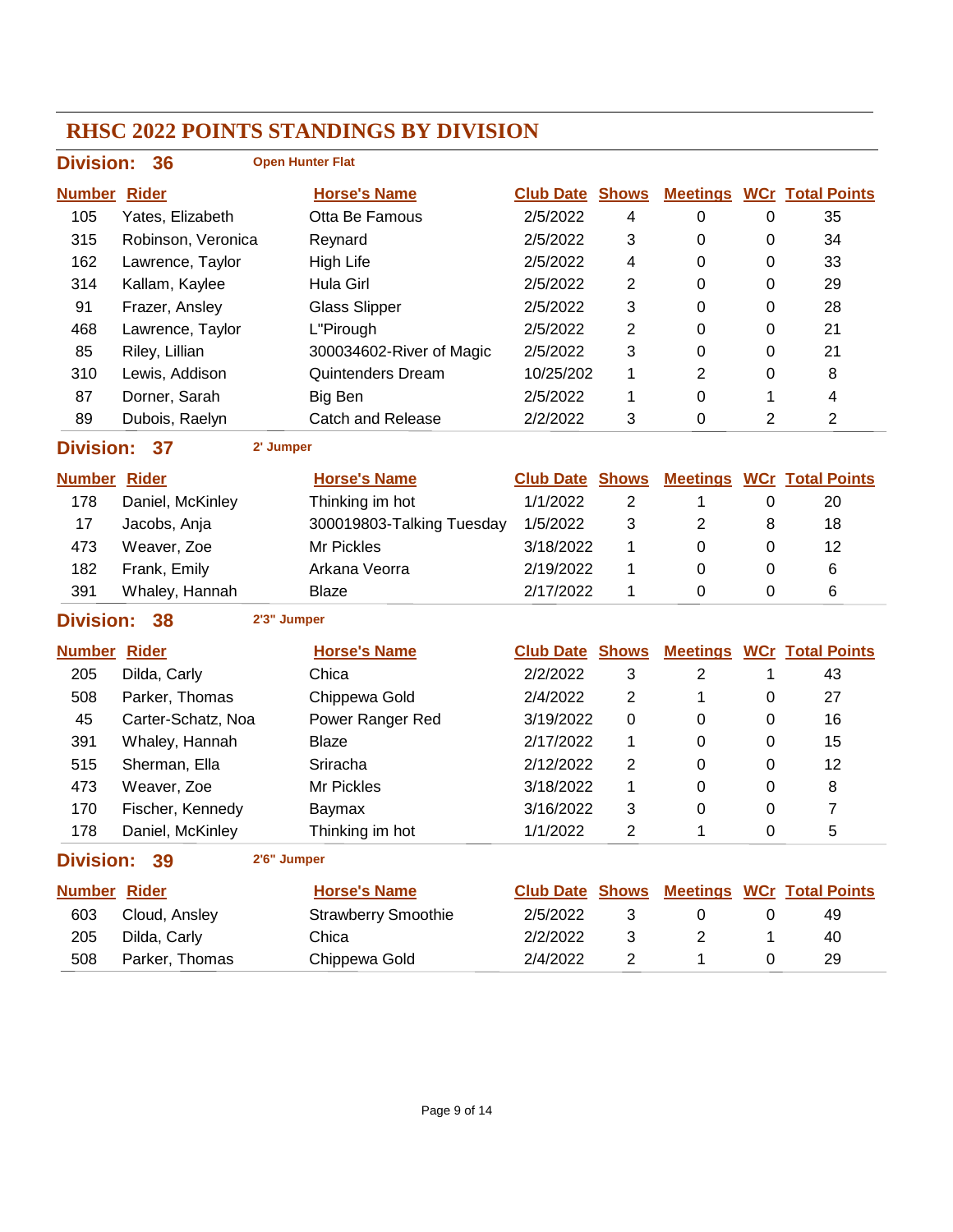| <b>RHSC 2022 POINTS STANDINGS BY DIVISION</b> |                                       |                                                  |                                                  |                |                 |                         |                                  |  |  |
|-----------------------------------------------|---------------------------------------|--------------------------------------------------|--------------------------------------------------|----------------|-----------------|-------------------------|----------------------------------|--|--|
|                                               | 2'9" Jumper<br><b>Division:</b><br>40 |                                                  |                                                  |                |                 |                         |                                  |  |  |
| <b>Number Rider</b>                           |                                       | <b>Horse's Name</b>                              | <b>Club Date</b>                                 | <b>Shows</b>   | <b>Meetings</b> |                         | <b>WCr</b> Total Points          |  |  |
| 291                                           | Donnelly, Alyssa                      | Kick it into high gear                           | 2/4/2022                                         | 3              | 0               | 0                       | 40                               |  |  |
| 603                                           | Cloud, Ansley                         | <b>Strawberry Smoothie</b>                       | 2/5/2022                                         | 3              | 0               | 0                       | 32                               |  |  |
| 66                                            | Allen, Lexie                          | <b>Jesus Take The Wheel</b>                      | 2/4/2022                                         | 1              | 0               | 0                       | 13                               |  |  |
| <b>Division:</b>                              | 41                                    | <b>Working Hunter</b>                            |                                                  |                |                 |                         |                                  |  |  |
| <b>Number Rider</b>                           |                                       | <b>Horse's Name</b>                              | <b>Club Date</b>                                 | <b>Shows</b>   | <b>Meetings</b> |                         | <b>WCr</b> Total Points          |  |  |
| 496                                           | Lewis, hope                           | Jafira                                           | 10/25/202                                        | $\overline{2}$ | $\mathbf 0$     | 0                       | 36                               |  |  |
| 225                                           | Allen, Lexie                          | Sunshine and Whiskey                             | 2/4/2022                                         | $\overline{2}$ | 0               | 0                       | 30                               |  |  |
| 275                                           | Klacynski, Audrey                     | Bailey's Irish Dream                             | 2/17/2022                                        | 1              | 0               | 0                       | 18                               |  |  |
| 101                                           | Lawrence, Taylor                      | Bohemian                                         | 2/5/2022                                         | 1              | 0               | 0                       | 14                               |  |  |
| 117                                           | Moore, Avery                          | Papaver Is                                       | 2/5/2022                                         | 1              | 0               | 0                       | 3                                |  |  |
| 97                                            | Myers, Baylis                         | <b>North Start Polaris</b>                       | 2/5/2022                                         | 1              | 1               | 0                       | 1                                |  |  |
| <b>Division:</b>                              | 51                                    |                                                  | Youth Weaving, 12 & Under/Exceptional Unassisted |                |                 |                         |                                  |  |  |
| <b>Number Rider</b>                           |                                       | <b>Horse's Name</b>                              | <b>Club Date</b>                                 | <b>Shows</b>   | <b>Meetings</b> |                         | <b>WCr</b> Total Points          |  |  |
| 602                                           | Voit, Austin                          | <b>Ruby Slippers</b>                             | 2/5/2022                                         | 3              | $\pmb{0}$       | $\overline{2}$          | 46                               |  |  |
| 601                                           | Rose, Jaxon                           | Scooby Doo                                       | 2/5/2022                                         | 3              | $\overline{2}$  | 0                       | 33                               |  |  |
| 118                                           | Ayers, Sterling                       | Katy                                             | 2/4/2022                                         | 2              | 1               | 4                       | 31                               |  |  |
| 511                                           | Waters, Raelyn                        | Dallas                                           | 2/5/2022                                         | 2              | 0               | 0                       | 13                               |  |  |
| 185                                           | Cagle, Maddison                       | Maizy                                            | 2/5/2022                                         | 1              | 0               | 0                       | 10                               |  |  |
| <b>Division:</b>                              | 52                                    | Teen Weaving, 13-18                              |                                                  |                |                 |                         |                                  |  |  |
| <b>Number Rider</b>                           |                                       | <b>Horse's Name</b>                              | <b>Club Date</b>                                 | <b>Shows</b>   | <b>Meetings</b> |                         | <b>WCr</b> Total Points          |  |  |
| 118                                           | Ayers, Sterling                       | Katy                                             | 2/4/2022                                         | $\overline{2}$ | 1               | 4                       | 5                                |  |  |
| 602                                           | Voit, Austin                          | <b>Ruby Slippers</b>                             | 2/5/2022                                         | 3              | 0               | 2                       | 4                                |  |  |
| 601                                           | Rose, Jaxon                           | Scooby Doo                                       | 2/5/2022                                         | 3              | $\overline{2}$  | 0                       | 3                                |  |  |
| <b>Division:</b>                              | 53                                    | <b>Open Weaving</b>                              |                                                  |                |                 |                         |                                  |  |  |
| <b>Number Rider</b>                           |                                       | <b>Horse's Name</b>                              | <b>Club Date Shows</b>                           |                |                 |                         | <b>Meetings WCr Total Points</b> |  |  |
| 600                                           | Sloan, Patty                          | Fudgesicle Fantasia                              | 2/4/2022                                         | 3              | 1               | 0                       | 54                               |  |  |
| <b>Division:</b>                              | 55                                    | Youth Barrels, 12 & Under/Exceptional Unassisted |                                                  |                |                 |                         |                                  |  |  |
| <b>Number Rider</b>                           |                                       | <b>Horse's Name</b>                              | <b>Club Date Shows</b>                           |                |                 |                         | <b>Meetings WCr Total Points</b> |  |  |
| 602                                           | Voit, Austin                          | <b>Ruby Slippers</b>                             | 2/5/2022                                         | 3              | 0               | $\overline{\mathbf{c}}$ | 39                               |  |  |
| 118                                           | Ayers, Sterling                       | Katy                                             | 2/4/2022                                         | 2              | 1               | 4                       | 38                               |  |  |
| 601                                           | Rose, Jaxon                           | Scooby Doo                                       | 2/5/2022                                         | 3              | $\overline{2}$  | 0                       | 32                               |  |  |
| 511                                           | Waters, Raelyn                        | Dallas                                           | 2/5/2022                                         | $\overline{c}$ | 0               | 0                       | 21                               |  |  |
| 156                                           | Thomas, Dustin                        | Jasmin                                           | 2/4/2022                                         | 4              | 1               | 0                       | 16                               |  |  |
| 158                                           | Caldwell, Olivia                      | Milkdud                                          | 2/4/2022                                         | 1              | 0               | 0                       | 11                               |  |  |
| 185                                           | Cagle, Maddison                       | Maizy                                            | 2/5/2022                                         | 1              | 0               | 0                       | 9                                |  |  |
| 157                                           | Brunson, Joseph                       | <b>Zipp</b>                                      | 2/5/2022                                         | 2              | 0               | 0                       | 1                                |  |  |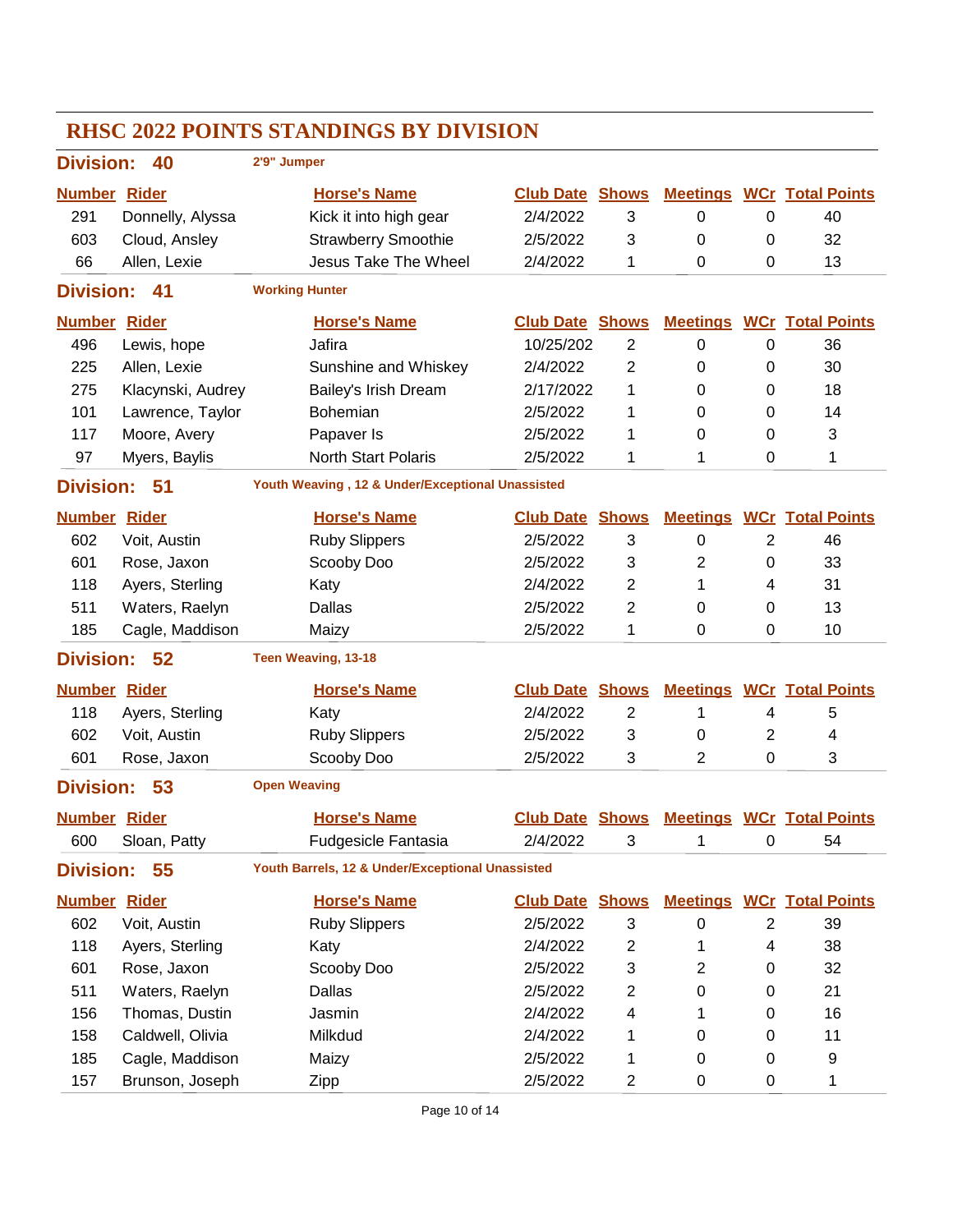| <b>RHSC 2022 POINTS STANDINGS BY DIVISION</b>                             |                        |                     |                                     |                        |                          |                 |                |                                  |
|---------------------------------------------------------------------------|------------------------|---------------------|-------------------------------------|------------------------|--------------------------|-----------------|----------------|----------------------------------|
| <b>Division:</b>                                                          | 56                     |                     | Teen Barrels, 13-18                 |                        |                          |                 |                |                                  |
| <b>Number Rider</b>                                                       |                        |                     | <b>Horse's Name</b>                 | <b>Club Date</b>       | <b>Shows</b>             |                 |                | <b>Meetings WCr Total Points</b> |
| 161                                                                       | Ball, Emma             |                     | Jasmin                              | 2/5/2022               | 3                        | 0               | $\mathbf 0$    | 53                               |
| 11                                                                        | Feinberg, Stella       |                     | <b>Ladies Love Charmers</b>         | 2/4/2022               | 3                        | 0               | 0              | 21                               |
| <b>Division:</b>                                                          | 57                     | <b>Open Barrels</b> |                                     |                        |                          |                 |                |                                  |
| <b>Number Rider</b>                                                       |                        |                     | <b>Horse's Name</b>                 | <b>Club Date</b>       | <b>Shows</b>             | <b>Meetings</b> |                | <b>WCr</b> Total Points          |
| 600                                                                       | Sloan, Patty           |                     | <b>Fudgesicle Fantasia</b>          | 2/4/2022               | 3                        | 1               | $\mathbf 0$    | 51                               |
| 159                                                                       | Howard, Addison        |                     | Milkdud                             | 1/26/2022              | 3                        | 1               | 2              | 30                               |
| 11                                                                        | Feinberg, Stella       |                     | <b>Ladies Love Charmers</b>         | 2/4/2022               | 3                        | 0               | $\Omega$       | 27                               |
| 155                                                                       | Laszlo, Timothy        |                     | Zipp                                | 2/4/2022               | 4                        | 1               | $\mathbf 0$    | 18                               |
| <b>Division:</b><br>59<br><b>Lead Line / Exceptional Assisted Barrels</b> |                        |                     |                                     |                        |                          |                 |                |                                  |
| <b>Number Rider</b>                                                       |                        |                     | <b>Horse's Name</b>                 | <b>Club Date Shows</b> |                          |                 |                | <b>Meetings WCr Total Points</b> |
| 89                                                                        | Dubois, Raelyn         |                     | Catch and Release                   | 2/2/2022               | 3                        | 0               | $\overline{2}$ | 18                               |
| <b>Green Hunter</b><br><b>Division:</b><br>901                            |                        |                     |                                     |                        |                          |                 |                |                                  |
|                                                                           |                        |                     |                                     |                        |                          |                 |                |                                  |
| <b>Number Rider</b>                                                       |                        |                     | <b>Horse's Name</b>                 | <b>Club Date</b>       | <b>Shows</b>             | <b>Meetings</b> |                | <b>WCr</b> Total Points          |
| 955                                                                       | Parsons, Caroline      |                     | Suddenly Rock N                     | 2/4/2022               | $\overline{4}$           | 1               | 3              | 30                               |
| 370                                                                       | Horner, Claire         |                     | <b>Real Tuff Investment</b>         | 2/4/2022               | 3                        |                 | 4              | 28                               |
| 300                                                                       | Houston, Hannah        |                     | PR The Pretty One                   | 2/4/2022               | $\overline{2}$           | 1               | 2              | 22                               |
| 490                                                                       | Paige, Hailey          |                     | <b>Real Tuff investment</b>         | 2/4/2022               | $\overline{2}$           | $\mathbf 0$     | 6              | 10                               |
| <b>Division:</b>                                                          | 902                    |                     | <b>Novice Hunter 13 &amp; Under</b> |                        |                          |                 |                |                                  |
| <b>Number Rider</b>                                                       |                        |                     | <b>Horse's Name</b>                 | <b>Club Date</b>       | <b>Shows</b>             |                 |                | <b>Meetings WCr Total Points</b> |
| 260                                                                       | Curtis, Katelyn        |                     | Hes A Shy Dancer                    | 2/4/2022               | 3                        | $\overline{2}$  |                | 34                               |
| 150                                                                       | VanHorn, Olivia        |                     | <b>Dutches Darling</b>              | 2/1/2022               | 3                        |                 |                | 29                               |
| 800                                                                       | Lipp, Alexis           |                     | <b>Miss Scarlett</b>                | 2/4/2022               | 4                        |                 | 4              | 27                               |
| 70                                                                        | DeBoard, Charlotte     |                     | Moonlight N Lace                    | 2/4/2022               | $\overline{\mathcal{A}}$ | 1               | 4              | 23                               |
| 777                                                                       | Vladimirovskiy, Nicole |                     | <b>Final Deed</b>                   | 2/4/2022               | $\overline{\mathcal{A}}$ |                 |                | 16                               |
| 520                                                                       | Vladimirovskiy, Nicole |                     | Hes a shy dancer                    | 2/4/2022               | 2                        | 0               | 0              | 8                                |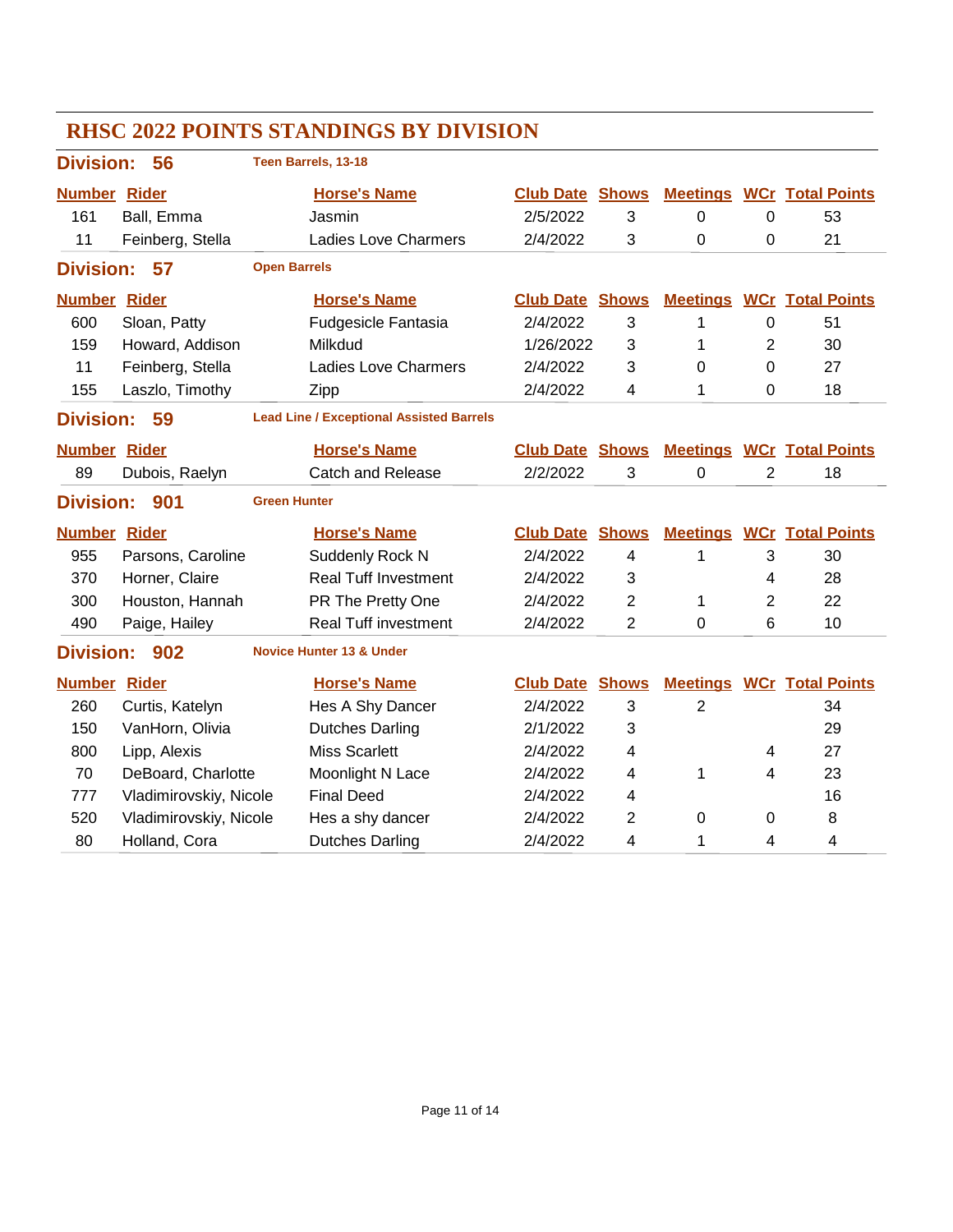| <b>Division:</b>                                      | 903                          | <b>Open Hunter Hack</b>     |                        |                |                 |                |                                  |  |
|-------------------------------------------------------|------------------------------|-----------------------------|------------------------|----------------|-----------------|----------------|----------------------------------|--|
| <b>Number</b>                                         | <b>Rider</b>                 | <b>Horse's Name</b>         | <b>Club Date</b>       | <b>Shows</b>   | <b>Meetings</b> |                | <b>WCr Total Points</b>          |  |
| 120                                                   | Melo, Melina                 | Shez Skip N Good            | 2/4/2022               | 4              | 0               | 4              | 34                               |  |
| 20                                                    | Bail, Willow                 | Hes A Shy Dancer            | 2/4/2022               | 4              | 1               | 0              | 27                               |  |
| 100                                                   | Joninas, Ava                 | Moonlight N Lace            | 2/4/2022               | 4              |                 |                | 25                               |  |
| 350                                                   | Mead, Dasha                  | Zippity Do Da               | 2/4/2022               | 4              |                 | $\overline{2}$ | 23                               |  |
| 220                                                   | Sauro, Serafina              | <b>Dutches Darling</b>      | 2/1/2022               | 3              |                 |                | 17                               |  |
| 333                                                   | Gilbert, Amelia              | <b>Miss Scarlett</b>        | 2/4/2022               | 4              |                 | $\overline{2}$ | 11                               |  |
| 250                                                   | Paige, Hailey                | <b>Final Deed</b>           | 2/4/2022               | 4              |                 | 6              | 9                                |  |
| 755                                                   | Appenfelder, Kayley          | My Zippos Dreamer           | 2/4/2022               | 4              | 1               |                | 8                                |  |
| 555                                                   | Ward, Amie                   | <b>Dutches Boston Mate</b>  | 2/4/2022               | 4              | 1               | 12             | 4                                |  |
| 117                                                   | Moore, Avery                 | Papaver Is                  | 2/5/2022               | 1              | 0               | 0              | 3                                |  |
| 888                                                   | Reutter, Lily                | Worth A Million             | 2/4/2022               | 4              | 1               | 4              | 3                                |  |
| <b>Division:</b>                                      | 905<br><b>Mare Halter</b>    |                             |                        |                |                 |                |                                  |  |
| <b>Number Rider</b>                                   |                              | <b>Horse's Name</b>         | <b>Club Date</b>       | <b>Shows</b>   |                 |                | <b>Meetings WCr Total Points</b> |  |
| 133                                                   | O'Brien, AnnaCate            | No Lookin Back              | 2/5/2022               | 1              | 1               | 0              | 6                                |  |
| 16                                                    | Johns, River                 | <b>Tamis morning Grace</b>  | 1/7/2022               | 3              | 1               | 8              | 5                                |  |
| <b>Division:</b>                                      | 906<br><b>Gelding Halter</b> |                             |                        |                |                 |                |                                  |  |
| <b>Number Rider</b>                                   |                              | <b>Horse's Name</b>         | <b>Club Date Shows</b> |                |                 |                | <b>Meetings WCr Total Points</b> |  |
| 545                                                   | Almond, Pamela               | <b>KM Mr Smooth Bo</b>      | 2/4/2022               | 3              | 2               | 0              | 18                               |  |
| 481                                                   | Harrison, Madeline           | Hustling for Blackjack      | 2/5/2022               | $\overline{2}$ | 1               | 3              | 10                               |  |
| 445                                                   | Alls, Darlene                | A Good Pulse                | 1/23/2022              | 1              | 0               | $\Omega$       | 6                                |  |
| <b>Division:</b>                                      | <b>Color Halter</b><br>907   |                             |                        |                |                 |                |                                  |  |
| <b>Number Rider</b>                                   |                              | <b>Horse's Name</b>         | <b>Club Date</b>       | <b>Shows</b>   |                 |                | <b>Meetings WCr Total Points</b> |  |
| 481                                                   | Harrison, Madeline           | Hustling for Blackjack      | 2/5/2022               | $\overline{c}$ | 1               | 3              | 12                               |  |
| <b>Division:</b>                                      | <b>Lead Line</b><br>908      |                             |                        |                |                 |                |                                  |  |
| <b>Number Rider</b>                                   |                              | <b>Horse's Name</b>         | <b>Club Date Shows</b> |                |                 |                | <b>Meetings WCr Total Points</b> |  |
| 226                                                   | Henderson, Harper            | Zantastic                   | 3/19/2022              | 2              | 0               | 0              | 12                               |  |
| 208                                                   | Colbaugh, Gabby              | Gigi                        | 2/5/2022               | 1              | 0               | 0              | 6                                |  |
| <b>Green Horse Western</b><br><b>Division:</b><br>909 |                              |                             |                        |                |                 |                |                                  |  |
| <b>Number Rider</b>                                   |                              | <b>Horse's Name</b>         | <b>Club Date Shows</b> |                |                 |                | <b>Meetings WCr Total Points</b> |  |
| 955                                                   | Parsons, Caroline            | Suddenly Rock N             | 2/4/2022               | 4              | 1               | 3              | 45                               |  |
| 300                                                   | Houston, Hannah              | PR The Pretty One           | 2/4/2022               | 2              | 1               | 2              | 21                               |  |
| 370                                                   | Horner, Claire               | <b>Real Tuff Investment</b> | 2/4/2022               | 3              |                 | 4              | 9                                |  |
| 460                                                   | Melo, Melina                 | <b>Real Tuff investment</b> | 2/4/2022               | 2              | 0               | 4              | 9                                |  |
| 143                                                   | Duffy, Janet                 | Maverick                    | 2/4/2022               | 1              | 2               | 0              | 2                                |  |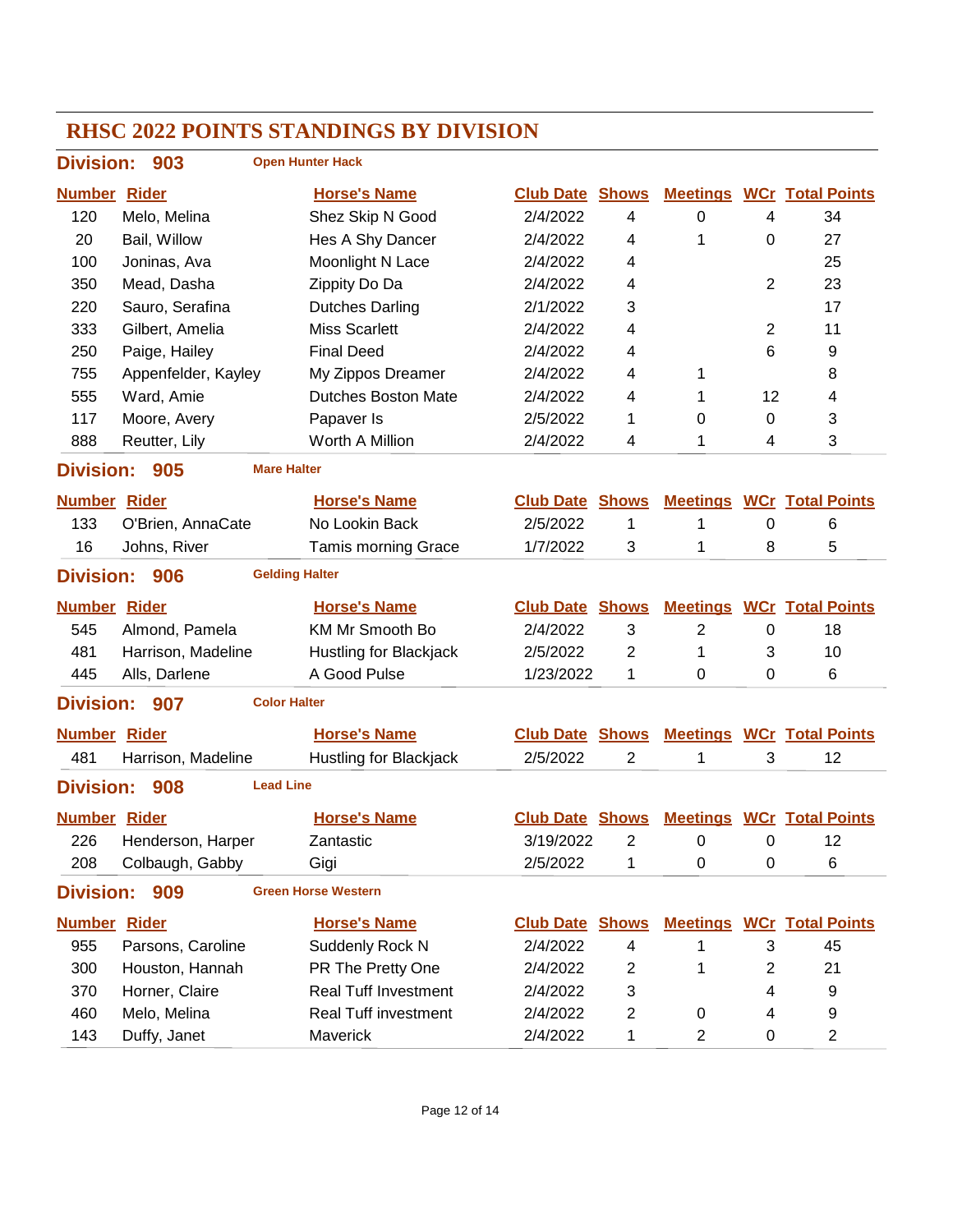|                     |                     |                       | <b>RHSC 2022 POINTS STANDINGS BY DIVISION</b> |                        |                         |                 |                |                                  |
|---------------------|---------------------|-----------------------|-----------------------------------------------|------------------------|-------------------------|-----------------|----------------|----------------------------------|
| <b>Division:</b>    | 910                 |                       | <b>Novice Western 13 &amp; Under</b>          |                        |                         |                 |                |                                  |
| <b>Number Rider</b> |                     |                       | <b>Horse's Name</b>                           | <b>Club Date</b>       | Shows                   | <b>Meetings</b> |                | <b>WCr</b> Total Points          |
| 155                 | Laszlo, Timothy     |                       | Zipp                                          | 2/4/2022               | 4                       | 1               | 0              | 24                               |
| 133                 | O'Brien, AnnaCate   |                       | No Lookin Back                                | 2/5/2022               | 1                       | 1               | 0              | 12                               |
| 156                 | Thomas, Dustin      |                       | Jasmin                                        | 2/4/2022               | 4                       | 1               | 0              | 12                               |
| <b>Division:</b>    | 912                 |                       | <b>Senior Horse Western Pleasure</b>          |                        |                         |                 |                |                                  |
| <b>Number Rider</b> |                     |                       | <b>Horse's Name</b>                           | <b>Club Date Shows</b> |                         |                 |                | <b>Meetings WCr Total Points</b> |
| 445                 | Alls, Darlene       |                       | A Good Pulse                                  | 1/23/2022              | 1                       | 0               | 0              | 6                                |
| <b>Division:</b>    | 913                 | <b>Western Riding</b> |                                               |                        |                         |                 |                |                                  |
| <b>Number Rider</b> |                     |                       | <b>Horse's Name</b>                           | <b>Club Date</b>       | <b>Shows</b>            | <b>Meetings</b> |                | <b>WCr</b> Total Points          |
| 300                 | Houston, Hannah     |                       | PR The Pretty One                             | 2/4/2022               | $\overline{2}$          | 1               | $\overline{2}$ | 10                               |
| 955                 | Parsons, Caroline   |                       | Suddenly Rock N                               | 2/4/2022               | 4                       | 1               | 3              | 10                               |
| 120                 | Melo, Melina        |                       | Shez Skip N Good                              | 2/4/2022               | 4                       | 0               | 4              | 8                                |
| 480                 | Schweitzer, Braylin |                       | Ms Scarletts Dutchman                         | 2/4/2022               | 4                       | 1               |                | 4                                |
| 50                  | Kula, Jordan        |                       | Zippity Do Da                                 | 2/1/2022               | 3                       | 1               | 8              | 3                                |
| <b>Division:</b>    | 914                 |                       | <b>Open Non-Stock Horse English</b>           |                        |                         |                 |                |                                  |
| <b>Number Rider</b> |                     |                       | <b>Horse's Name</b>                           | <b>Club Date</b>       | <b>Shows</b>            | <b>Meetings</b> |                | <b>WCr</b> Total Points          |
| 96                  | Smith, Laura        |                       | Symphony                                      | 2/4/2022               | 3                       | $\overline{2}$  | 0              | 24                               |
| 117                 | Moore, Avery        |                       | Papaver Is                                    | 2/5/2022               | 1                       | 0               | 0              | 12                               |
| 241                 | Boggs, Molly Joe    |                       | Masquerade                                    | 2/4/2022               | 1                       | 1               | 0              | 3                                |
| <b>Division:</b>    | 915                 |                       | <b>Open Non-Stock Horse Halter</b>            |                        |                         |                 |                |                                  |
| <b>Number Rider</b> |                     |                       | <b>Horse's Name</b>                           | <b>Club Date</b>       | <b>Shows</b>            | <b>Meetings</b> |                | <b>WCr</b> Total Points          |
| 133                 | O'Brien, AnnaCate   |                       | No Lookin Back                                | 2/5/2022               | 1                       | 1               | 0              | 6                                |
| 16                  | Johns, River        |                       | <b>Tamis morning Grace</b>                    | 1/7/2022               | 3                       | 1               | 8              | 5                                |
| <b>Division:</b>    | 916                 |                       | <b>Open Non-Stock Horse Western</b>           |                        |                         |                 |                |                                  |
| <b>Number Rider</b> |                     |                       | <b>Horse's Name</b>                           | <b>Club Date Shows</b> |                         |                 |                | <b>Meetings WCr Total Points</b> |
| 652                 | Brecht, Lynn        |                       | Zipp                                          | 2/4/2022               | 4                       | 1               | $\pmb{0}$      | 17                               |
| 156                 | Thomas, Dustin      |                       | Jasmin                                        | 2/4/2022               | 4                       | 1               | $\pmb{0}$      | 11                               |
| <b>Division:</b>    | 921                 |                       | RHSC Jr. / Am. Equitation on the Flat         |                        |                         |                 |                |                                  |
| <b>Number Rider</b> |                     |                       | <b>Horse's Name</b>                           | <b>Club Date</b>       | <b>Shows</b>            |                 |                | <b>Meetings WCr Total Points</b> |
| 91                  | Frazer, Ansley      |                       | <b>Glass Slipper</b>                          | 2/5/2022               | 3                       | 0               | 0              | 17                               |
| 86                  | Dilts, Lydia        |                       | 300026690-Fine By Me                          | 2/5/2022               | 3                       | 0               | 1              | 12                               |
| 85                  | Riley, Lillian      |                       | 300034602-River of Magic                      | 2/5/2022               | 3                       | 0               | 0              | 11                               |
| 515                 | Sherman, Ella       |                       | Sriracha                                      | 2/12/2022              | $\overline{\mathbf{c}}$ | 0               | 0              | 7                                |
| 275                 | Klacynski, Audrey   |                       | Bailey's Irish Dream                          | 2/17/2022              | 1                       | 0               | 0              | 6                                |
| 65                  | Ruehman, Caetyln    |                       | Sparkle and Shine                             | 2/4/2022               | 4                       | 1               | 2              | 4                                |